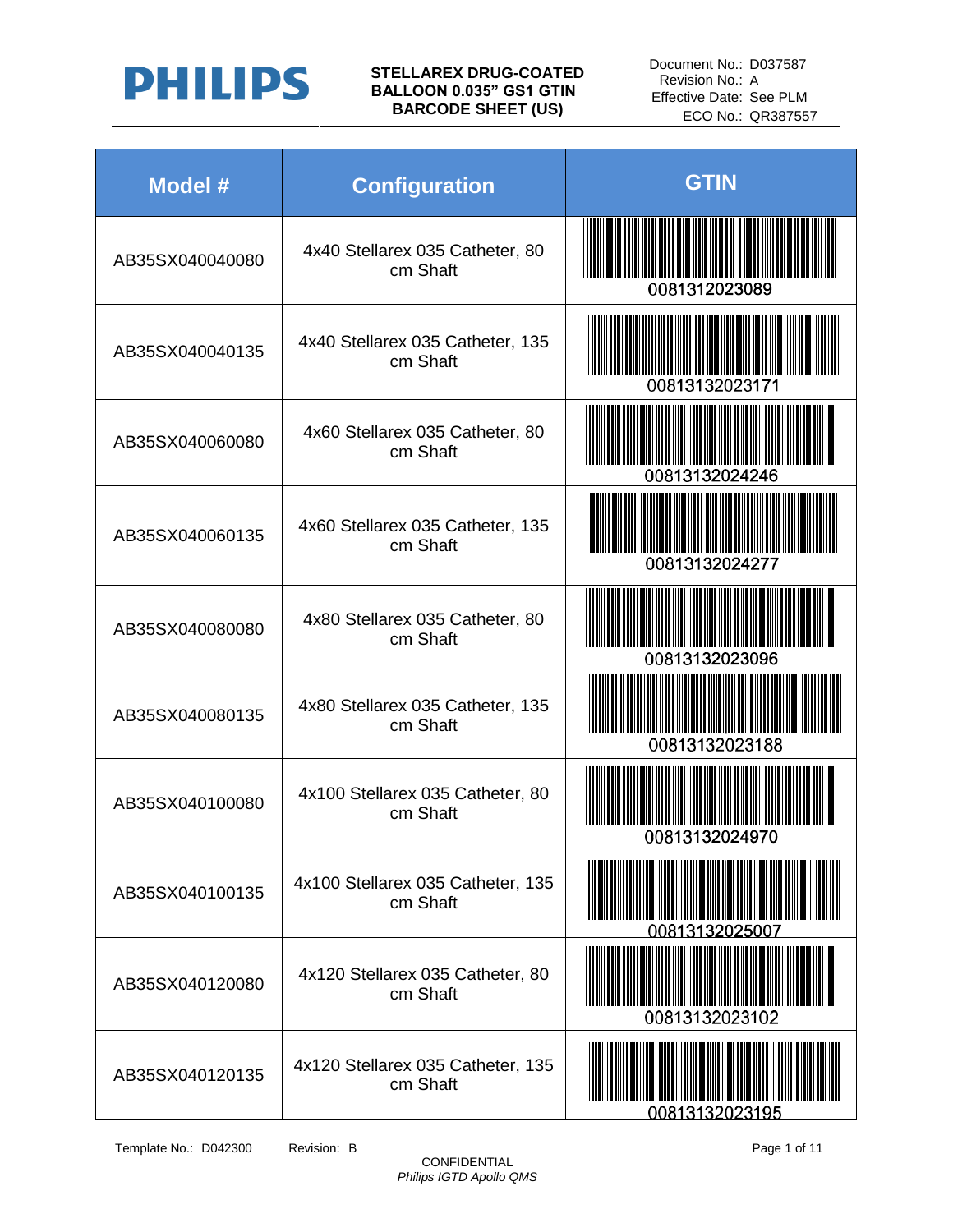

| Model #         | <b>Configuration</b>                          | <b>GTIN</b>    |
|-----------------|-----------------------------------------------|----------------|
|                 |                                               |                |
| AB35SX040150080 | 4x150 Stellarex 035 Catheter, 80<br>cm Shaft  | 00813132026707 |
| AB35SX040150135 | 4x150 Stellarex 035 Catheter, 135<br>cm Shaft | 00813132026462 |
| AB35SX040200080 | 4x200 Stellarex 035 Catheter, 80<br>cm Shaft  | 00813132026691 |
| AB35SX040200135 | 4x200 Stellarex 035 Catheter, 135<br>cm Shaft | 00813132026455 |
| AB35SX050040080 | 5x40 Stellarex 035 Catheter, 80<br>cm Shaft   | 00813132023119 |
| AB35SX050040135 | 5x40 Stellarex 035 Catheter, 135<br>cm Shaft  | 00813132023201 |
| AB35SX050060080 | 5x60 Stellarex 035 Catheter, 80<br>cm Shaft   | 00813132024253 |
| AB35SX050060135 | 5x60 Stellarex 035 Catheter, 135<br>cm Shaft  | 00813132024284 |
| AB35SX050080080 | 5x80 Stellarex 035 Catheter, 80<br>cm Shaft   | 00813132023126 |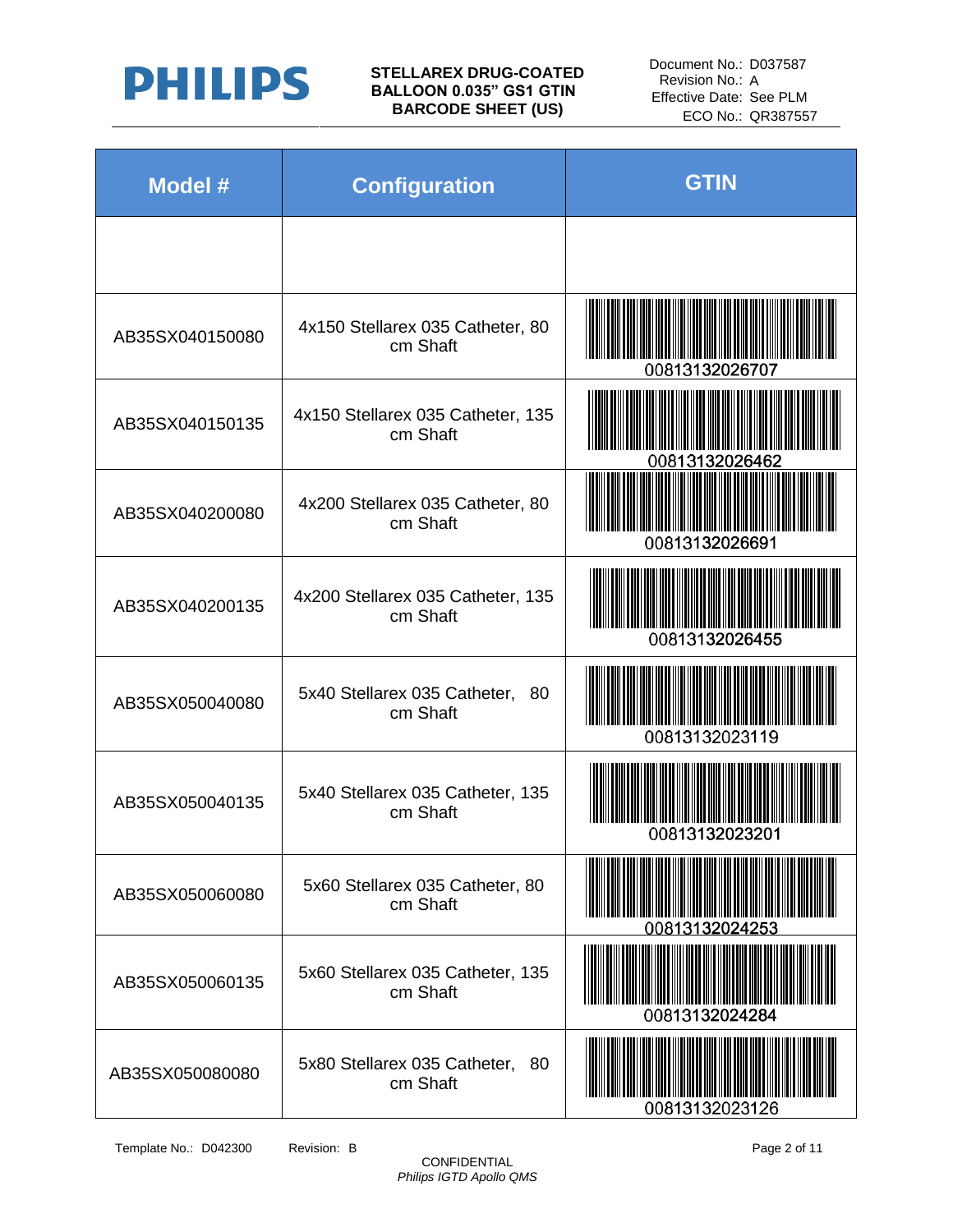

| Model #         | <b>Configuration</b>                          | <b>GTIN</b>           |
|-----------------|-----------------------------------------------|-----------------------|
| AB35SX050080135 | 5x80 Stellarex 035 Catheter, 135<br>cm Shaft  | 00813132023218        |
| AB35SX050100080 | 5x100 Stellarex 035 Catheter, 80<br>cm Shaft  | 00813132024987        |
| AB35SX050100135 | 5x100 Stellarex 035 Catheter, 135<br>cm Shaft | 00813132025014        |
| AB35SX050120080 | 5x120 Stellarex 035 Catheter, 80<br>cm Shaft  | 00813132023133        |
| AB35SX050120135 | 5x120 Stellarex 035 Catheter, 135<br>cm Shaft | 00813132023225        |
| AB35SX050150080 | 5x150 Stellarex 035 Catheter, 80<br>cm Shaft  | 00813132026622        |
| AB35SX050150135 | 5x150 Stellarex 035 Catheter, 135<br>cm Shaft | 00813132026950        |
| AB35SX050200080 | 5x200 Stellarex 035 Catheter, 80<br>cm Shaft  | <u>00813132026615</u> |
| AB35SX050200135 | 5x200 Stellarex 035 Catheter, 135<br>cm Shaft | 00813132026967        |
| AB35SX060040080 | 6x40 Stellarex 035 Catheter, 80<br>cm Shaft   | 00813132023140        |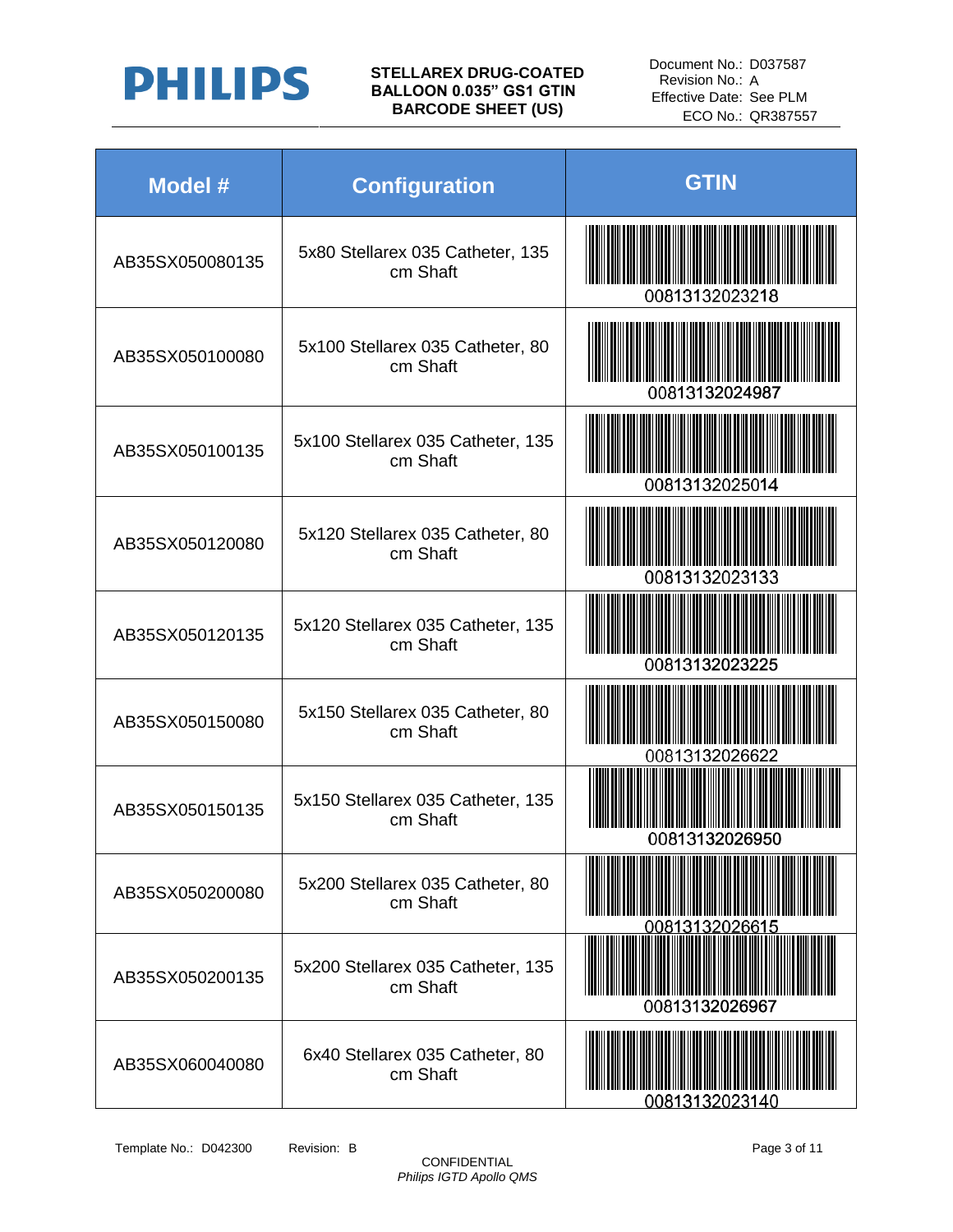

| <b>Model #</b>  | <b>Configuration</b>                          | <b>GTIN</b>    |
|-----------------|-----------------------------------------------|----------------|
| AB35SX060040135 | 6x40 Stellarex 035 Catheter, 135<br>cm Shaft  | 00813132023232 |
| AB35SX060060080 | 6x60 Stellarex 035 Catheter, 80<br>cm Shaft   | 00813132024260 |
| AB35SX060060135 | 6x60 Stellarex 035 Catheter, 135<br>cm Shaft  | 00813132024291 |
| AB35SX060080080 | 6x80 Stellarex 035 Catheter, 80<br>cm Shaft   | 00813132023157 |
| AB35SX060080135 | 6x80 Stellarex 035 Catheter, 135<br>cm Shaft  | 00813132023249 |
| AB35SX060100080 | 6x100 Stellarex 035 Catheter, 80<br>cm Shaft  | 00813132024994 |
| AB35SX060100135 | 6x100 Stellarex 035 Catheter, 135<br>cm Shaft | 00813132025021 |
| AB35SX060120080 | 6x120 Stellarex 035 Catheter, 80<br>cm Shaft  | 00813132023164 |
| AB35SX060120135 | 6x120 Stellarex 035 Catheter, 135<br>cm Shaft | 00813132023256 |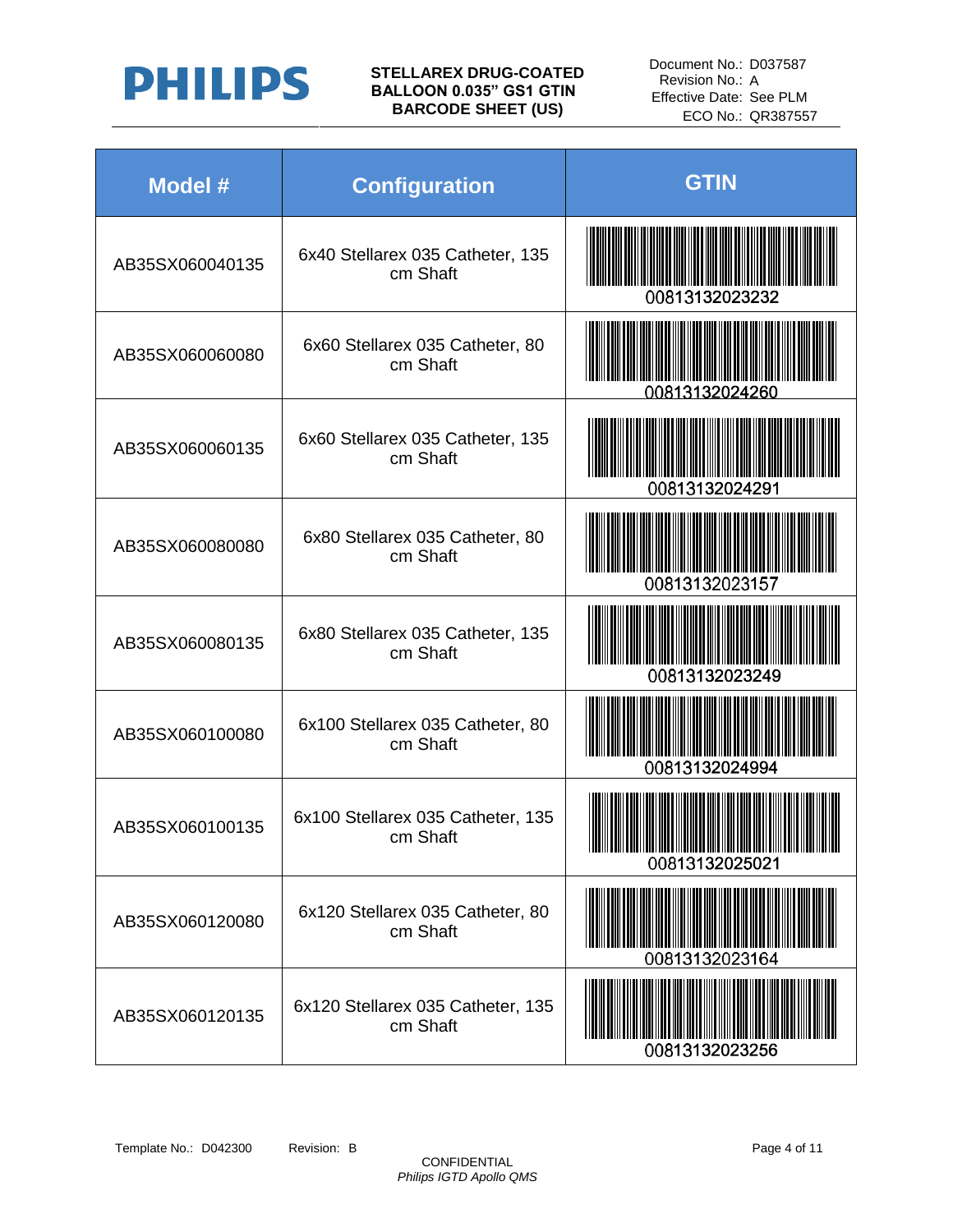

| Model #           | <b>Configuration</b>                          | <b>GTIN</b>    |
|-------------------|-----------------------------------------------|----------------|
| AB35SX060150080   | 6x150 Stellarex 035 Catheter, 80<br>cm Shaft  | 00813132026547 |
| AB35SX060150135   | 6x150 Stellarex 035 Catheter, 135<br>cm Shaft | 00813132026974 |
| AB35SX060200080   | 6x200 Stellarex 035 Catheter, 80<br>cm Shaft  | 00813132026530 |
| AB35SX060200135   | 6x200 Stellarex 035 Catheter, 135<br>cm Shaft | 00813132026981 |
| AB35SX060100135-A | 6x100 Stellarex 035 Catheter, 135<br>cm Shaft | 00813132028763 |
| AB35SX040100135-A | 4x100 Stellarex 035 Catheter, 135<br>cm Shaft | 008131320287   |
| AB35SX040100080-A | 4x100 Stellarex 035 Catheter, 80<br>cm Shaft  | 00813132028787 |
| AB35SX050100080-A | 5x100 Stellarex 035 Catheter, 80<br>cm Shaft  |                |
| AB35SX060100080-A | 6x100 Stellarex 035 Catheter, 80<br>cm Shaft  | 00813132028800 |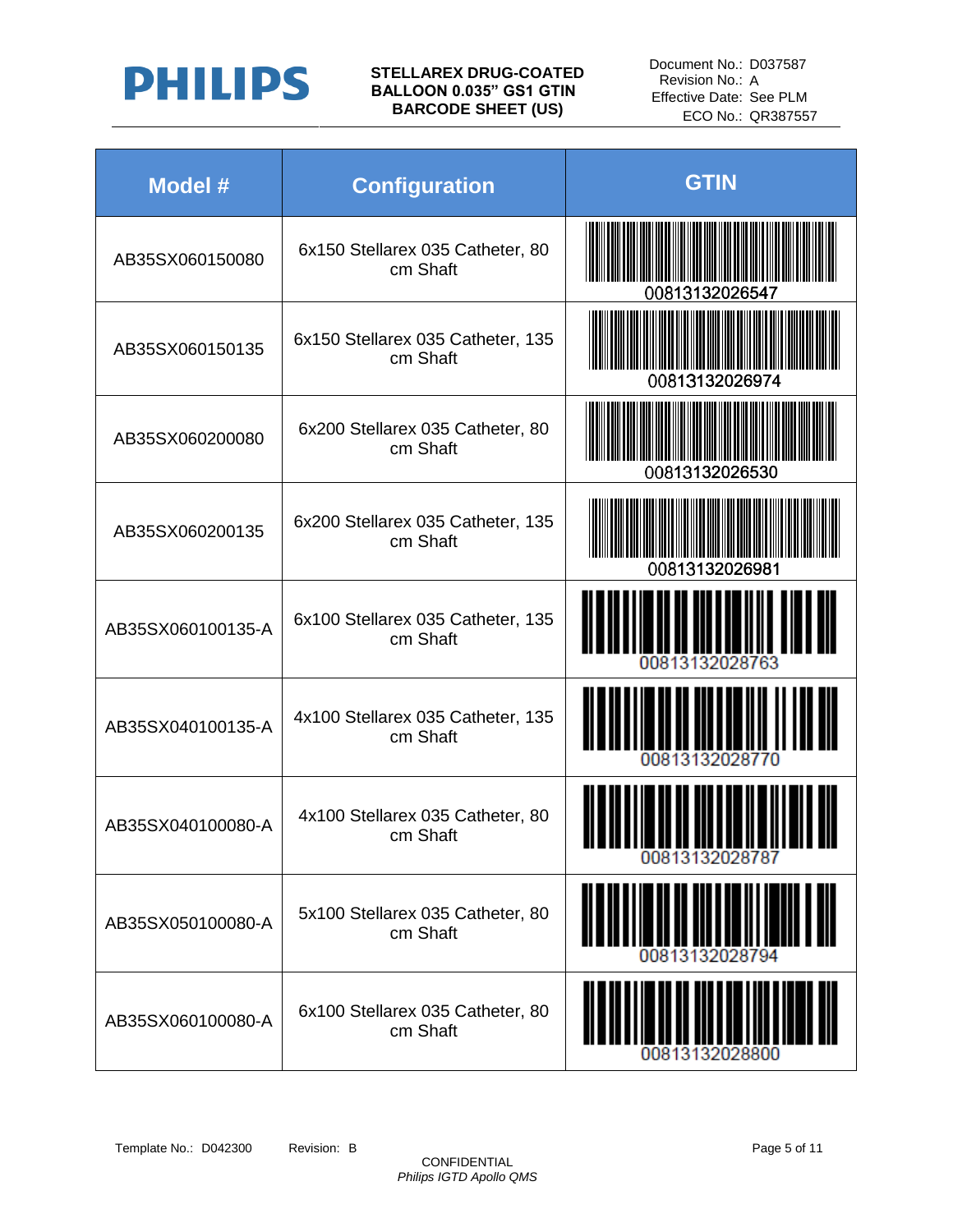

| <b>Model #</b>    | <b>Configuration</b>                          | <b>GTIN</b>                   |
|-------------------|-----------------------------------------------|-------------------------------|
| AB35SX050100135-A | 5x100 Stellarex 035 Catheter, 135<br>cm Shaft | <u>                      </u> |
| AB35SX040040080-A | 4x40 Stellarex 035 Catheter, 80<br>cm Shaft   |                               |
| AB35SX040080080-A | 4x80 Stellarex 035 Catheter, 80<br>cm Shaft   | <u> A TI TII TETIIN ALL</u>   |
| AB35SX040120080-A | 4x120 Stellarex 035 Catheter, 80<br>cm Shaft  |                               |
| AB35SX050040080-A | 5x40 Stellarex 035 Catheter, 80<br>cm Shaft   |                               |
| AB35SX050080080-A | 5x80 Stellarex 035 Catheter, 80<br>cm Shaft   |                               |
| AB35SX050120080-A | 5x120 Stellarex 035 Catheter, 80<br>cm Shaft  | Ш<br>00813132028879           |
| AB35SX060040080-A | 6x40 Stellarex 035 Catheter, 80<br>cm Shaft   |                               |
| AB35SX060080080-A | 6x80 Stellarex 035 Catheter, 80<br>cm Shaft   |                               |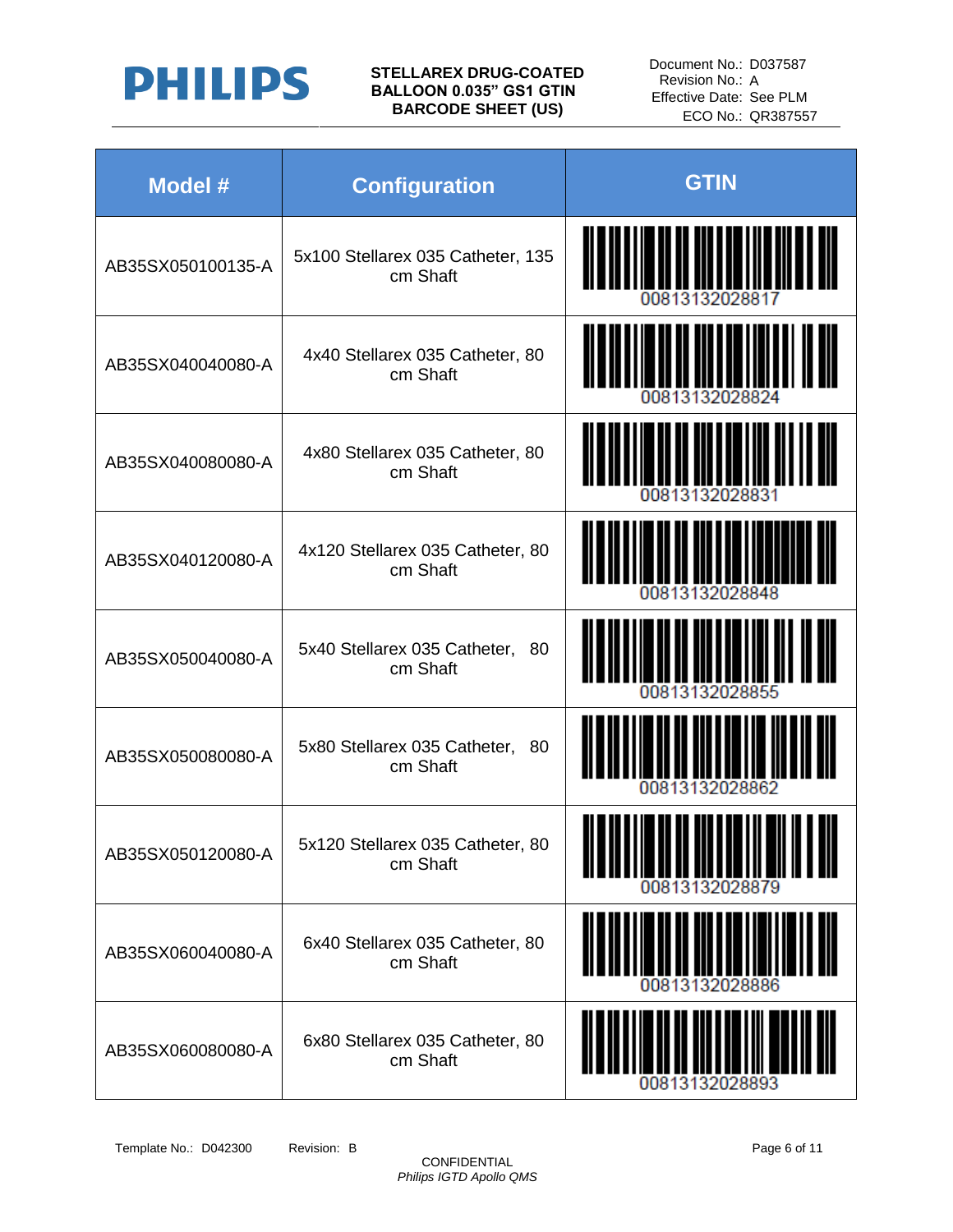

| <b>Model #</b>    | <b>Configuration</b>                          | <b>GTIN</b>                          |
|-------------------|-----------------------------------------------|--------------------------------------|
| AB35SX060120080-A | 6x120 Stellarex 035 Catheter, 80<br>cm Shaft  | <u>                             </u> |
| AB35SX040040135-A | 4x40 Stellarex 035 Catheter, 135<br>cm Shaft  | II III III III                       |
| AB35SX040080135-A | 4x80 Stellarex 035 Catheter, 135<br>cm Shaft  |                                      |
| AB35SX040120135-A | 4x120 Stellarex 035 Catheter, 135<br>cm Shaft |                                      |
| AB35SX050040135-A | 5x40 Stellarex 035 Catheter, 135<br>cm Shaft  |                                      |
| AB35SX050080135-A | 5x80 Stellarex 035 Catheter, 135<br>cm Shaft  | 00813132028954                       |
| AB35SX050120135-A | 5x120 Stellarex 035 Catheter, 135<br>cm Shaft | 00813132028961                       |
| AB35SX060040135-A | 6x40 Stellarex 035 Catheter, 135<br>cm Shaft  |                                      |
| AB35SX060080135-A | 6x80 Stellarex 035 Catheter, 135<br>cm Shaft  |                                      |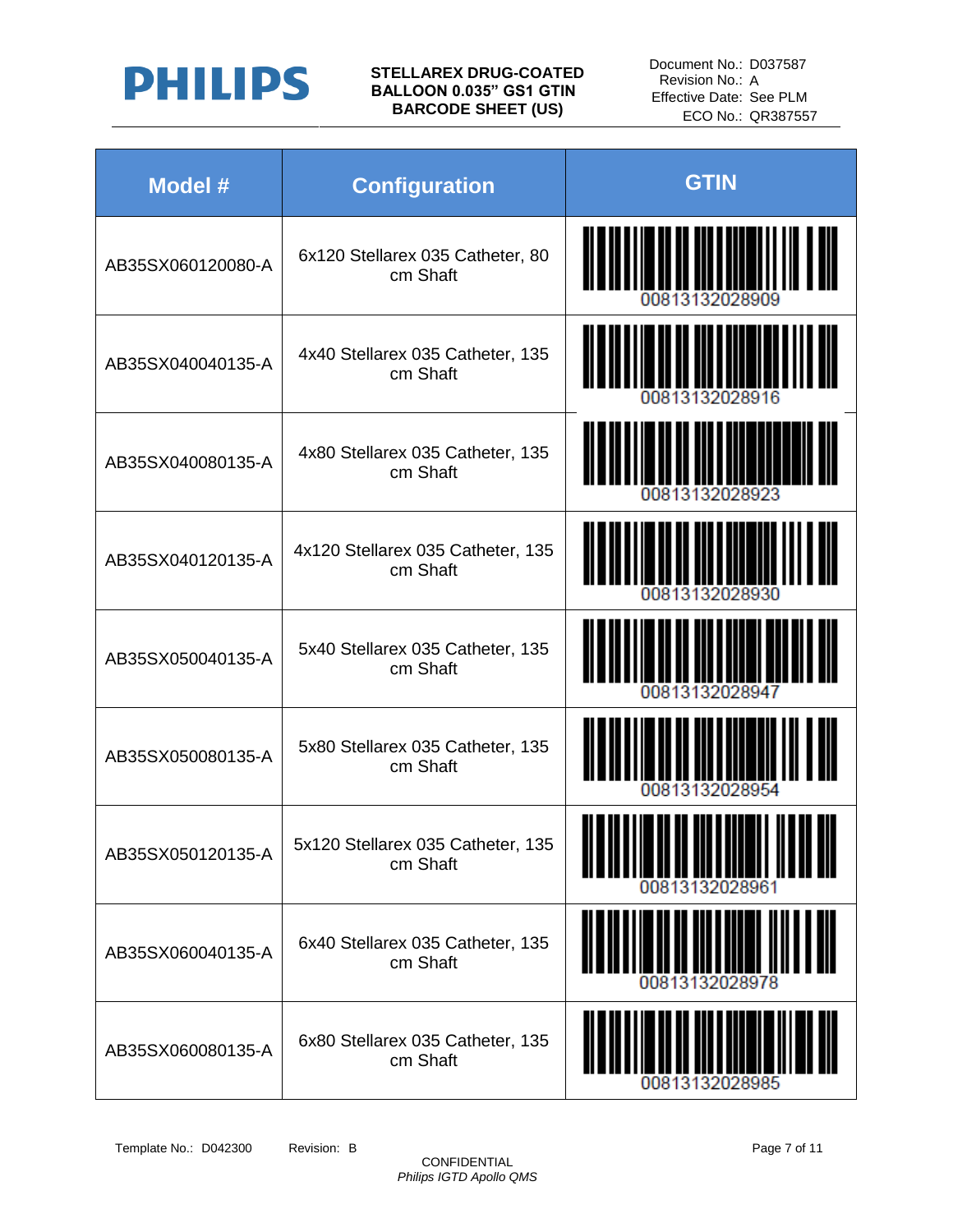

| <b>Model #</b>    | <b>Configuration</b>                          | <b>GTIN</b>                |
|-------------------|-----------------------------------------------|----------------------------|
| AB35SX060120135-A | 6x120 Stellarex 035 Catheter, 135<br>cm Shaft | <u>Maan ahaan maanaan </u> |
| AB35SX040060080-A | 4x60 Stellarex 035 Catheter, 80<br>cm Shaft   |                            |
| AB35SX050060080-A | 5x60 Stellarex 035 Catheter, 80<br>cm Shaft   |                            |
| AB35SX060060080-A | 6x60 Stellarex 035 Catheter, 80<br>cm Shaft   |                            |
| AB35SX040060135-A | 4x60 Stellarex 035 Catheter, 135<br>cm Shaft  |                            |
| AB35SX050060135-A | 5x60 Stellarex 035 Catheter, 135<br>cm Shaft  | 00813132029043             |
| AB35SX060060135-A | 6x60 Stellarex 035 Catheter, 135<br>cm Shaft  | Ш                          |
| AB35SX040150080-A | 4x150 Stellarex 035 Catheter, 80<br>cm Shaft  |                            |
| AB35SX040200080-A | 4x200 Stellarex 035 Catheter, 80<br>cm Shaft  |                            |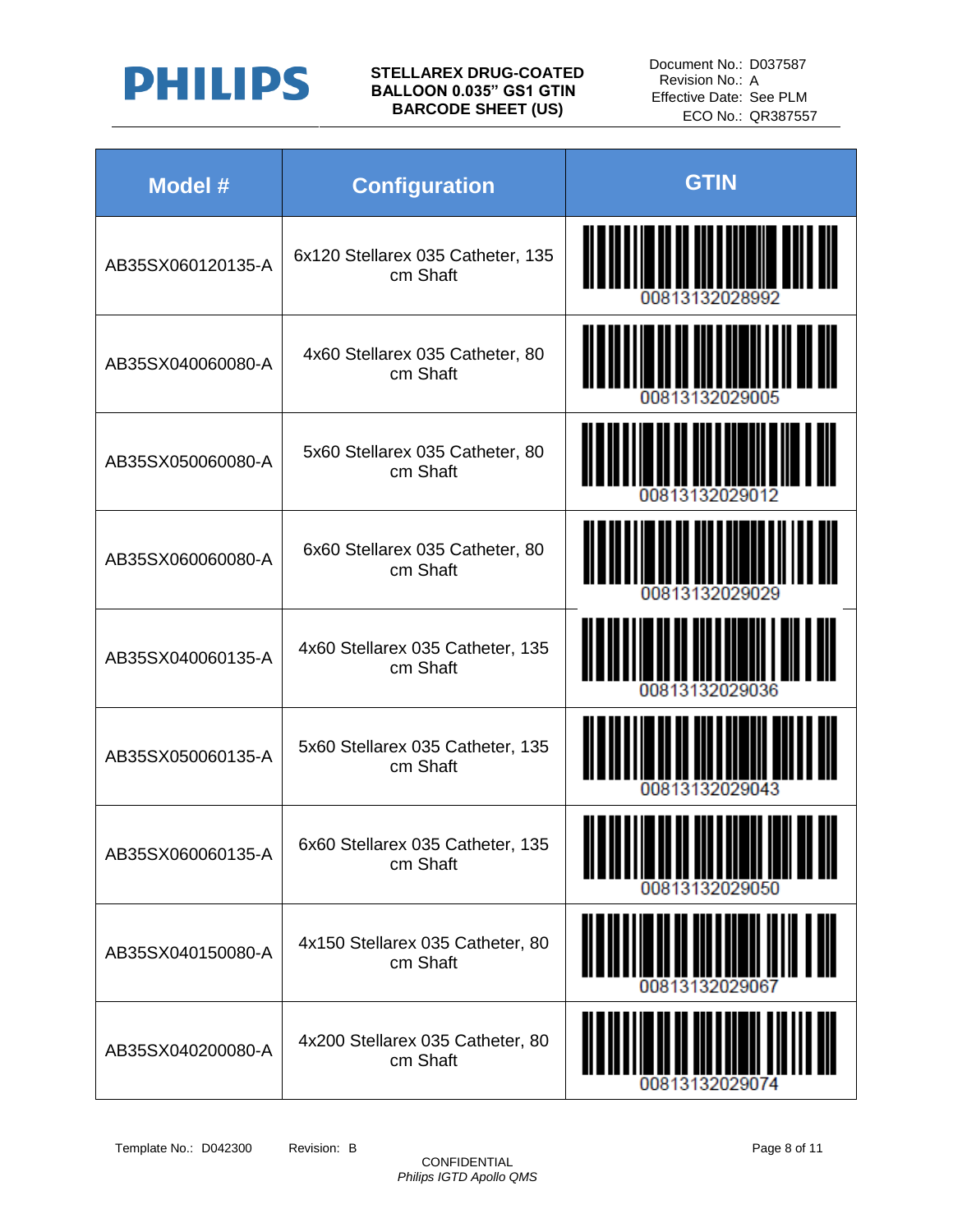

| <b>Model #</b>    | <b>Configuration</b>                          | <b>GTIN</b>    |
|-------------------|-----------------------------------------------|----------------|
| AB35SX050150080-A | 5x150 Stellarex 035 Catheter, 80<br>cm Shaft  |                |
| AB35SX050200080-A | 5x200 Stellarex 035 Catheter, 80<br>cm Shaft  |                |
| AB35SX060150080-A | 6x150 Stellarex 035 Catheter, 80<br>cm Shaft  |                |
| AB35SX060200080-A | 6x200 Stellarex 035 Catheter, 80<br>cm Shaft  | 00813132029111 |
| AB35SX040150135-A | 4x150 Stellarex 035 Catheter, 135<br>cm Shaft |                |
| AB35SX040200135-A | 4x200 Stellarex 035 Catheter, 135<br>cm Shaft | 00813132029135 |
| AB35SX050150135-A | 5x150 Stellarex 035 Catheter, 135<br>cm Shaft |                |
| AB35SX050200135-A | 5x200 Stellarex 035 Catheter, 135<br>cm Shaft |                |
| AB35SX060150135-A | 6x150 Stellarex 035 Catheter, 135<br>cm Shaft |                |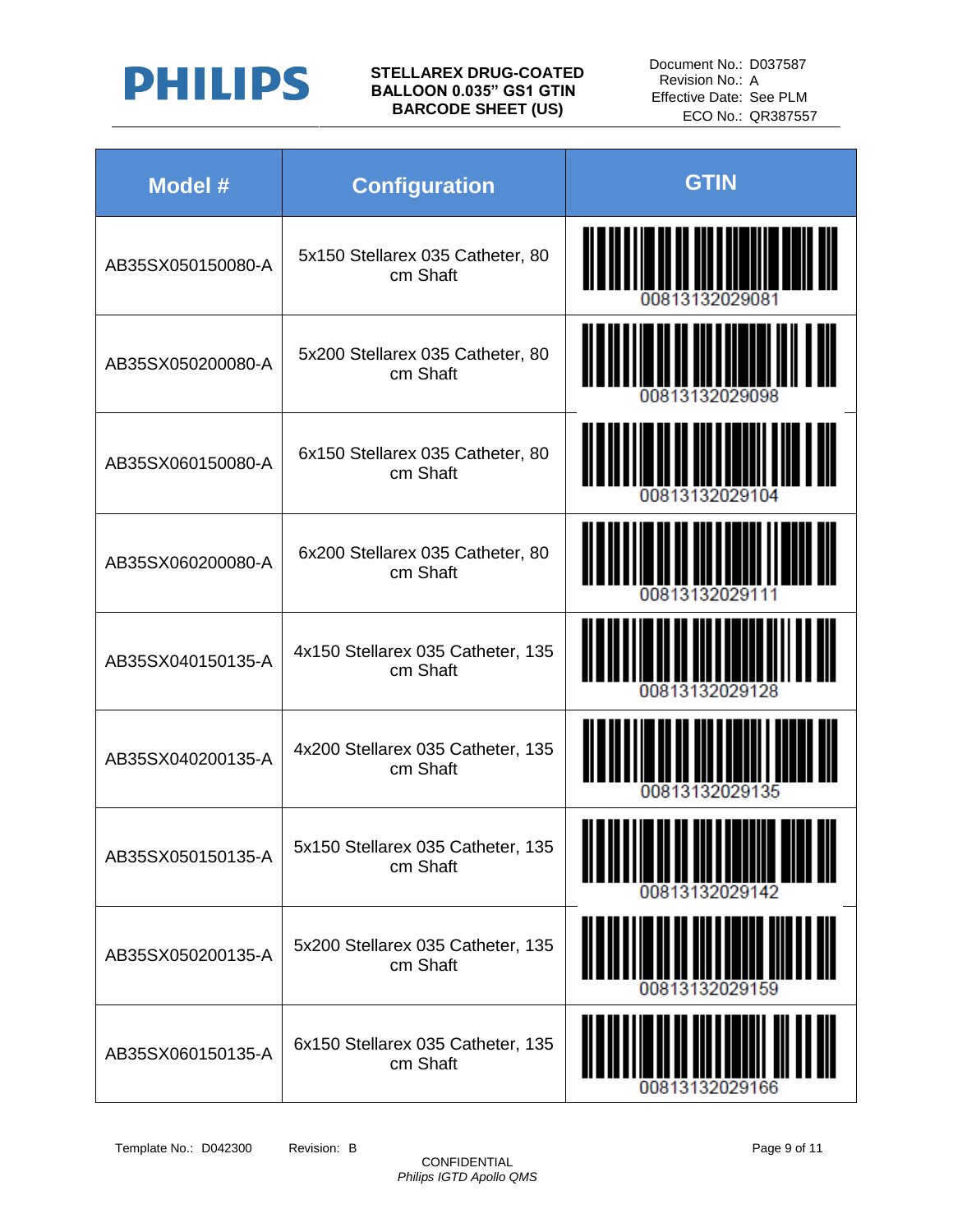

Document No.: D037587 Revision No.: A Effective Date: See PLM ECO No.: QR387557

| Model #           | <b>Configuration</b>                          | <b>GTIN</b>    |
|-------------------|-----------------------------------------------|----------------|
| AB35SX060200135-A | 6x200 Stellarex 035 Catheter, 135<br>cm Shaft | 00813132029173 |